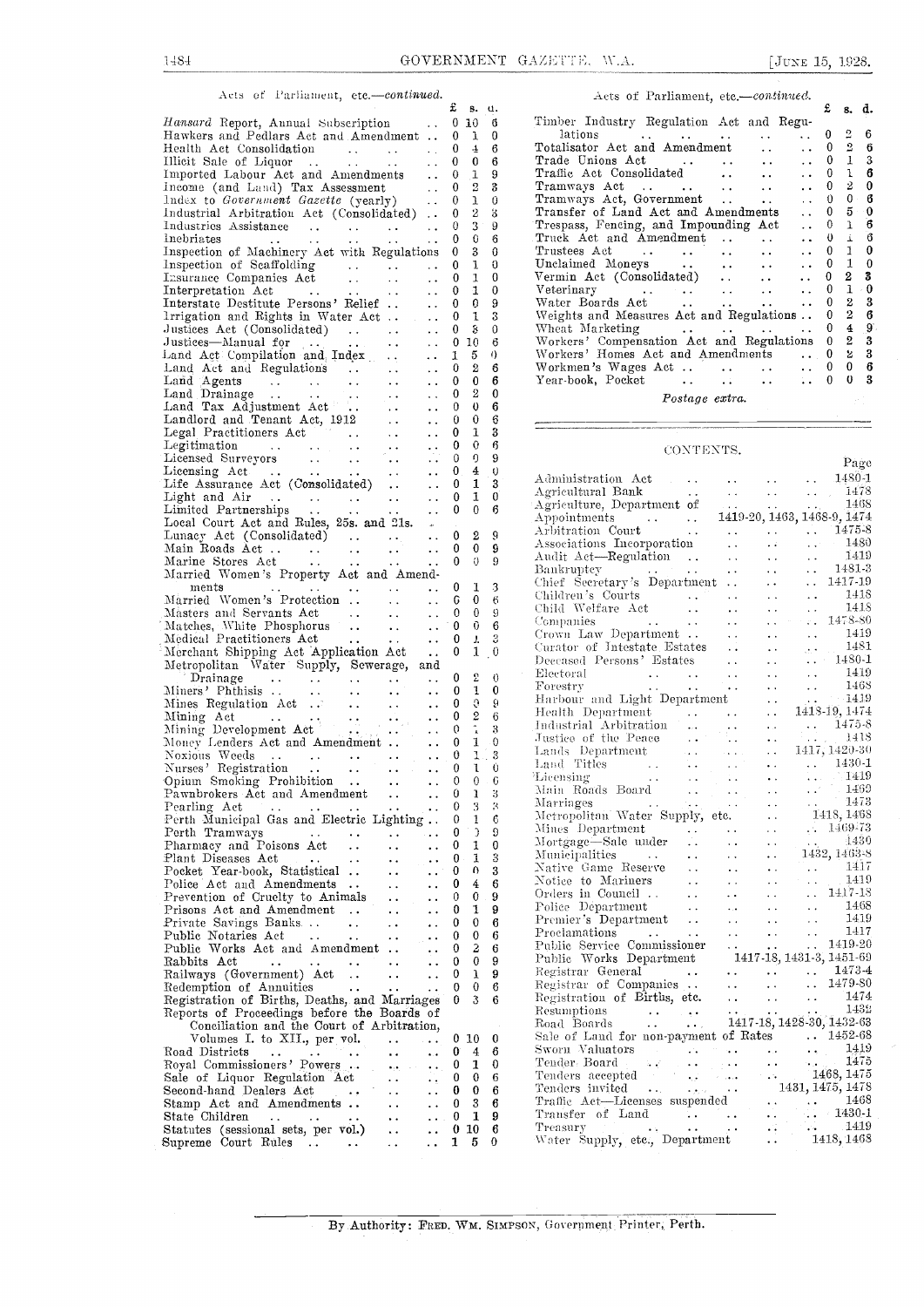

# Government Gazette

## PERTH, FRIDAY, 15 JUNE 1928 No. 29

© STATE OF WESTERN AUSTRALIA

### **CONTENTS**

Administration Act Agricultural Bank Agriculture, Department of Appointments Arbitration Court Associations Incorporation Audit Act—Regulation Bankruptcy Chief Secretary's Department Children's Court Child Welfare Act Companies Crown Law Department Curator of Intestate Estates Deceased Persons' Estates Electoral Forestry Harbour and Light Department Health Department Industrial Arbitration Justice of the Peace Lands Department Land Titles Licensing Main Roads Board Marriages Metropolitan Water Supply, etc. Mines Department Mortgage—Sale under Municipalities Native Game Reserve Notice to Mariners Orders in Council Police Department Premier's Department Proclamations Public Service Commissioner Public Works Department Registrar General Registrar of Companies Registration of Births, etc.